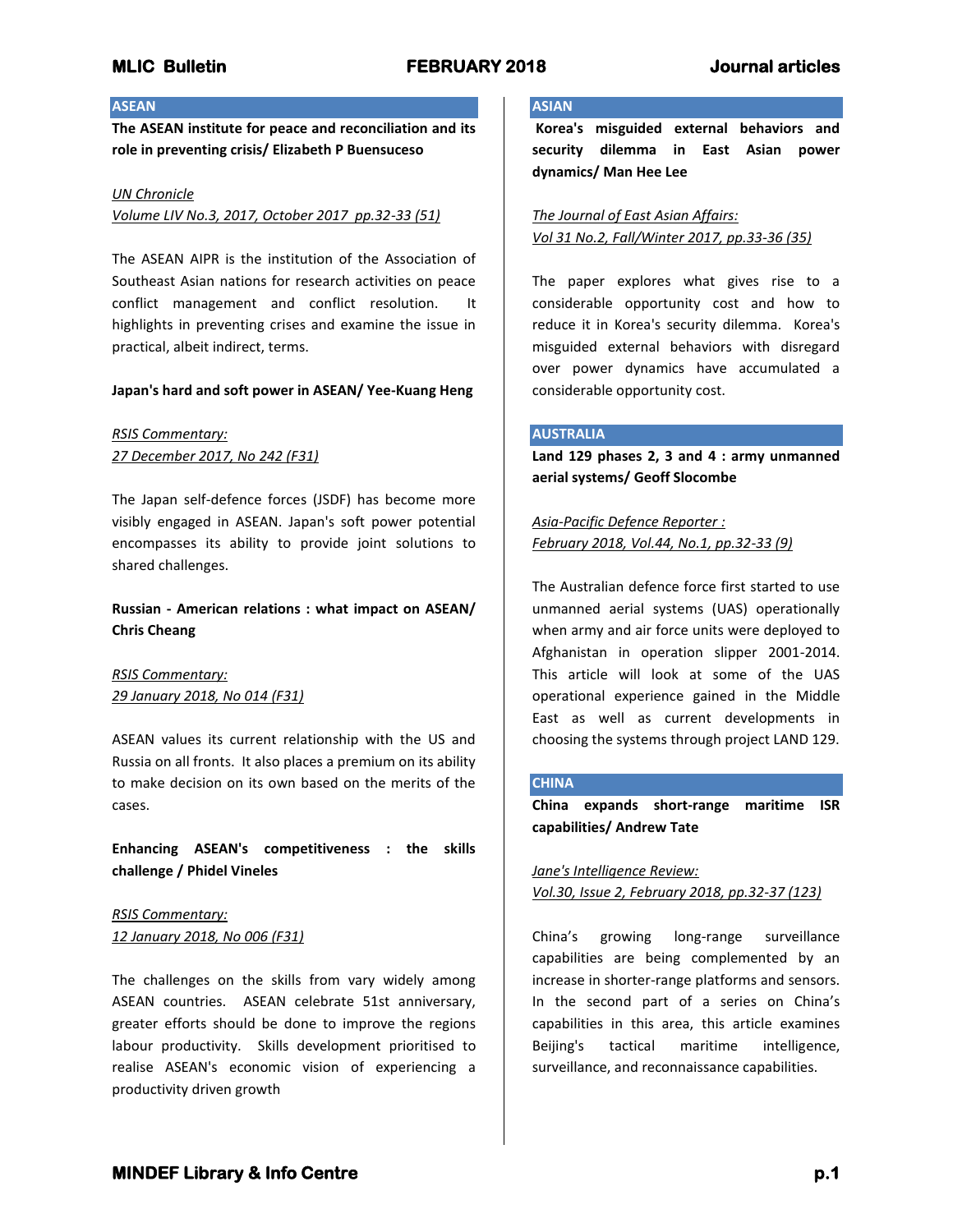### **CHINA**

**China's "guam express" and 'carrier killers" : the antiship asymmetric challenge to the U S in the Western Pacific/ James Samuel Johnson**

*Comparative Strategy: Vol.36, No.4, 2017, pp.319-332 (113)*

The article argues that the development and diffusion of asymmetric precision strike weapons have in important ways intensified U S- China security dilemma dynamics

## **Taiwan and China : a geostrategic reassessment of U S policy/ Martin Mitchell**

*Comparative Strategy: Vol.36, No.5, 2017, pp.383-391 (113)*

United States policy needs readjusting to align with contemporary realties and future trends, which includes finding a balance between its one China policy and following the people of Taiwan a significant in their future.

### **CYBER**

**Give a cyber-edge to the warfighters/ Ramberto Torruella**

*Proceedings US Naval Institute : January 2018, pp. 58-62 (86)*

The navy learned its lessons well from the actions around Suvo. Operations research analysts determined that the ships that performed the best in the Solomon's campaign were those that successfully merged information from their radar, navigation and gunfire plots.

## **We are losing the cyber war and its mostly our fault/ David Gewirtz**

*The Journal of Counter Terrorism & Homeland Security International : Vol.23, No 3, 2017, pp.8-9 (29)*

The growth in cyber threats is exploding nearly exponentially. Whether it's malware advanced persistent threats, breaches distributed denial of service attacks or any of the other forms of cyber based nastiness.

### **CYBER**

**Cyber deterrence and critical infrastructure protection : expectation, application and limitation/ Alex Wilner**

*Comparative Strategy: Vol.36, No. 4, 2017, pp.309-318 (113)*

This article draws on classical deterrence theory to illustrate how the logic of deterrence applies to cyber security, policy and strategy

## **Cyber power and cyber effectiveness : an analytic framework/ Robert Jake**

*Comparative Strategy: Vol.36, No. 5, 2017, pp.426-436 (113)*

This article proposes a theoretical framework to evaluate state actors cyber power and cyber effectiveness. It builds on the existing literature on military effectiveness which is defined as the process by which armed forces convert resources into fighting power.

### **Cyber threats : 2018 and beyond/Foo Siang– tse**

*RSIS Commentary: 26 January 2018, No 013 (F31)*

The article highlights on hacking and shadow economy, evolve to stay ahead and need for comprehensive strategy. Cyber security requires a comprehensive approach that goes beyond the chief information security or head of information technology. Effective cyber security is not about keeping up with the cyber security products arms race.

# **ISIS**

**ISIS inc**

*Foreign Policy: January 2017, pp.8-9 (66)*

Islamic state is using Iraq's black market to stockpile millions of dollars to fuel its coming insurgency/ Renad Mansour

# **MINDEF Library & Info Centre** *p.2* **p.2**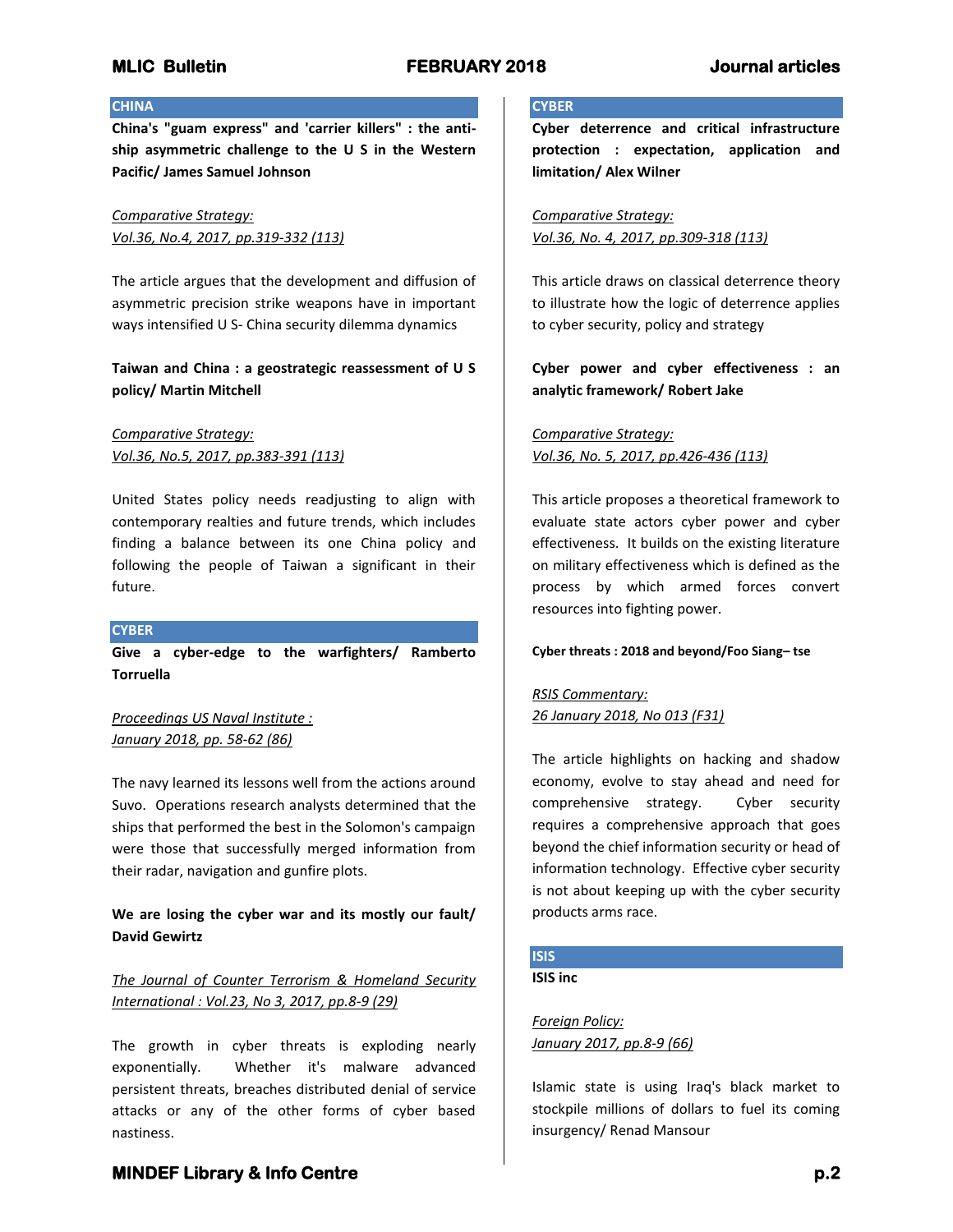**ISIS**

**Blurred lines/ Lilly Chapa**

*Security Management: December 2017, pp.20-22 (92)*

The article highlights on ISIS tactics. Terrorism (START) a leading resource for global terrorism research and attack data has designated four classifications for ISIS related terrorism.

## **ISIS**

**Caliphate gone but the war continues/ Vladimir Karnozov**

*Defence Review Asia: February 2018, Vol. 12, No. 1, pp.8-11 (146)*

The rise of ISIS against the background of obvious misalignment between the superpowers Middle East policies had indeed been damaging for Washington and Moscow's reputations. This article examines the events that took place from March 2017 through to January 2018.

### **MALAYSIA**

**Mother of all elections 2.0 : new crossroads in Malaysia politics?/ Yang Razali Kassim**

*RSIS Commentary: 11 December 2017, No 232 (F31)*

Malaysian politics reached a climax. UMNO the backbone of the ruling Barisan Nasional (BN) coalition went into battle mode to face the impending general election. Will UMNO returned to power or be replaced for the first time?.

## **MALAYSIA**

**A small state's foreign affairs strategy : making sense of Malaysia's strategic response to the South China Sea debacle/ Adam Leong Kok Wey**

*Comparative Strategy: Vol.36, No.5, 2017, pp.392-399 (113)*

This article traces Malaysia's foreign affairs strategic history during some of the most precarious days of the cold war to explain its contemporary strategic choices and logic in the midst of great power rivalries in the Southeast Asia region.

**Inventing Malaysian democracy : Najib's tales and stories/ Sophie Lemiere**

*Harvard International Review : Vol.XXXIX, No 1, Winter l 2018, pp. 40-44(67)*

Malaysians are in the limbo of political transition and the tales and stories of Najib Razak and his predecessors are no longer soothing their traditional constituencies. The 14th general election sets the stage for all protagonists in this story, whether they be dictators, saviors or reformists and presents another opportunity to re shape Malaysian history.

**Singapore - Malaysia ties : what lies ahead in the psot -KTM era/ Yang Razali Kassim**

*RSIS Commentary: 19 January 2018, No 010 (F31)*

The most productive bilateral threats between Singapore and Malaysia. Significant progress was achieved pushing ties to a new level. How will the agreements be effected by the upcoming Malaysian general election?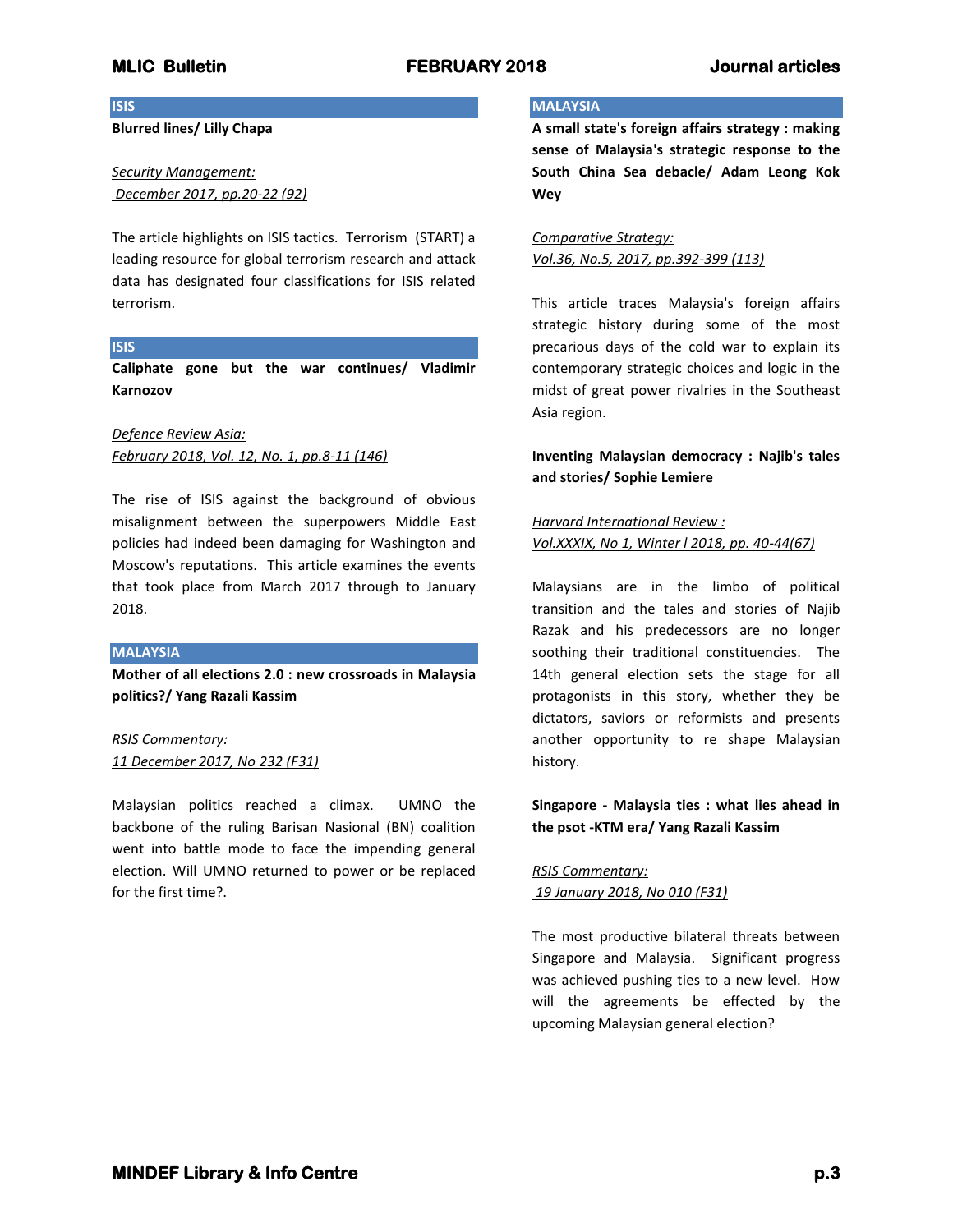## **MIDDLE EAST**

**Israel raises alarm over advances by Hizbullah and Iran/ Nicholas Blanford and Jonathan Spyer**

### *Jane's Intelligence Review:*

*Vol.30, Issue 2, February 2018, pp.8-11 (123)*

Although an Israel-Hizbullah conflict triggered by developments in southern Lebanon remains probable in the longer term, a potential new front is also opening in southwestern Syria as Iran and its proxies move closer. This article assess whether a wider regional conflict is in the making.

## **Rump Islamic State poses ongoing threat in Syria/ Tim Ripley**

## *Jane's Intelligence Review: Vol.30, Issue 2, February 2018, pp.18-21 (123)*

The fall of the Syrian cities of Abu Kamal and Raqqa in late 2017 marked the end of the Islamic State's selfdeclared 'caliphate'. In the aftermath of the group's defeat, this article examines the fate of its leaders and fighters in Syria.

## **The Islamic republic of hysteria/ Stephen M Walt**

## *Foreign Policy: January 2017, pp.3-6 (66)*

The article highlights Trump administration's Middle East strategy revolves around a threat that doesn't exist. Trump and his aides appear to have embraced the view that Iran is a potential hegemon poised to dominate the Middle East and specifically to control the oil rich Persian Gulf.

## **NAVAL**

**Subsurface overhaul: India's submarine modernisation inches forward/** 

## *IHS Jane's Navy International:*

*Vol.123, Issue 01, January/February 2018, p.55- 57 (124)*

Against a challenging backdrop, the Indian Navy is in the process of reshaping its depleted submarine fleet into a larger, more modern, and more capable force. This article reports on progress to date.

## **NAVY**

**Naval design, knowledge - based complexity, and emergent design failures/ Colin P F Shields**

*Naval Engineers Journal : Vol 129 No 4, December 2017 pp.75-86 (40)*

This paper moves towards that capability by proposing to model design as a knowledgebased complex system. The paper concludes with a discussion of how current practices can be improved and the future work required to make their improvement.

## **NEPAL**

**Why "I" became a combatant : a study of memoirs written by Nepali Maoist combatants/ Khagendra Acharya**

*Terrorism and Political Violence : Vol. 29, No.6, November-December 2017 pp.1006-1025 (116)*

Examine how social relationships and contextual factors contributed to political party identification during the ten year long Maoist insurgency in Nepal.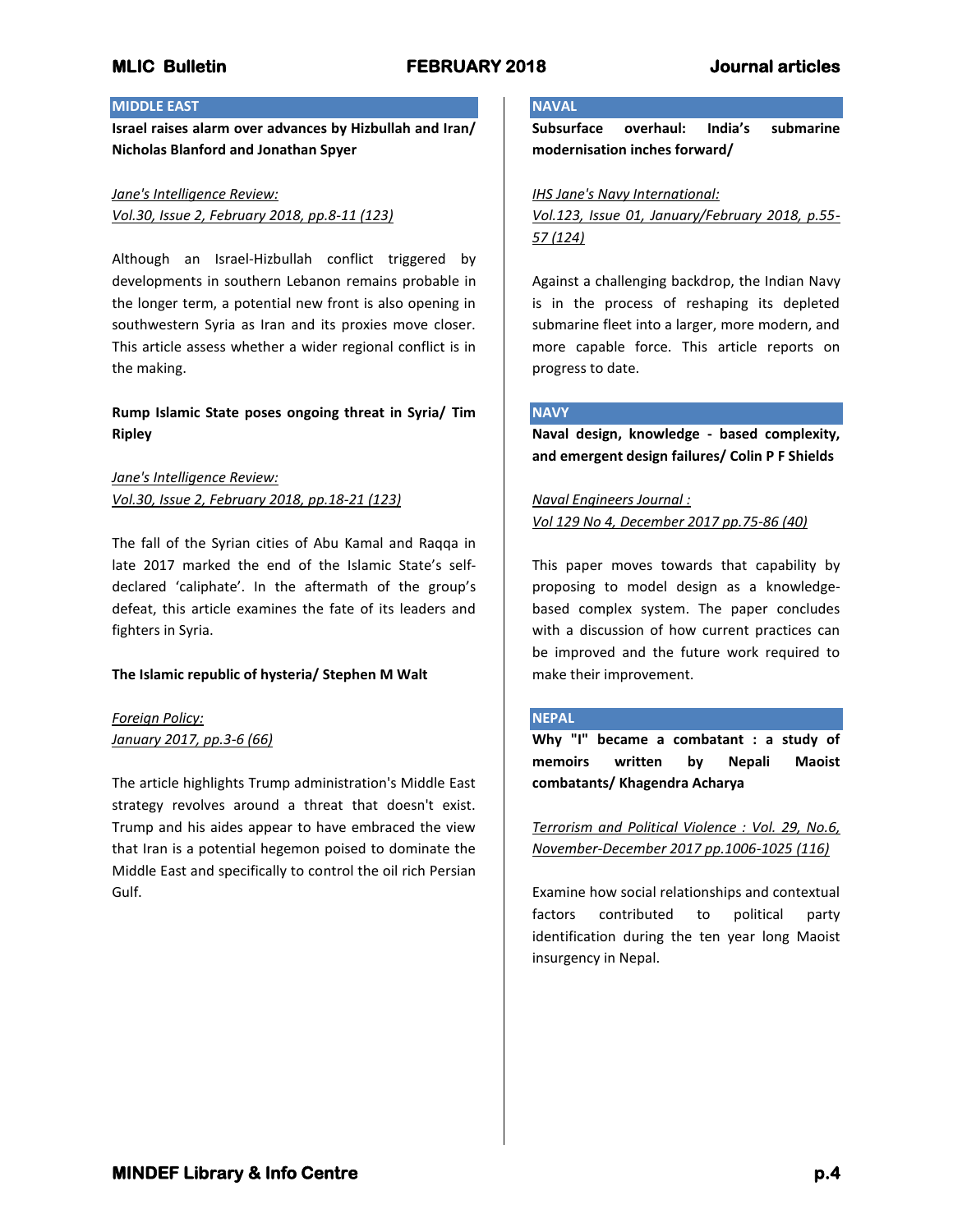### **NORTH KOREA**

**Trump seeks more pressure on North Korea**

## *Arms Control Today: Vol. 47 No. 10, December 2017, pp.28-29 (5)*

The U S president Donald Trump urged North Korean leader to negotiate over the country's nuclear program. Moon confirmed that Seoul and Washington reached a final agreement to eliminate the payload limit on South Korean ballistic missile.

### **Russia's interest in North Korea crisis/ Chris Cheang**

## *RSIS Commentary: 12 December 2017, No 233 (F31)*

Russia is the country that can help resolve the North Korean nuclear crisis. The prevention of an outbreak of hostilities and introduction of durable stability are in the interests of the international community.

**The prospects for U.S. - DPRK relations and U.S. - ROK coordination on the North Korean policy/ Park Jong Chul**

*The Journal of East Asian Affairs: Vol 31 No.2, Fall/Winter 2017, pp.1-11 (35)*

North Korea's nuclear and missiles development are expected to pose a direct threat to the U.S security in the near future. South Korea needs to be preemptively prepared on its policy considering various scenarios of U.S - DPRK relations.

**Why North Korea won't give the worst WMD to terrorist/ Ashley Hess** 

*The Journal of East Asian Affairs: Vol 31 No.2, Fall/Winter 2017, pp.91-97 (35)*

Republic of Korea (DPRK) has disavowed support of terrorism has engaged in a wide variety of illicit and illegal activities in order to provide support for the country's underdeveloped economy including working with illicit non state actors and supporting terrorist groups.

### **NORTH KOREA**

**Behind North Korea's olive branch : an alternative view / Graham Ong Webb**

*RSIS Commentary: 5 January 2018, No 002 (F31)*

North Korea leader Kim Jong - Un's conciliatory gestures towards South Korea are a welcome move. It will continue ballistic missile and warhead testing in 2018.

#### **PHILIPPINES**

**Analysing label, associations and sentiments in twitter on the Abu Sayyaf kidnapping of Viktor Okonek/ Joseph Anthony**

## *Terrorism and Political Violence :*

*Vol. 29, No.6, November-December, pp.1026- 1044 (116)*

This article investigates twitter data related to the kidnapping case of two German nationals in the southern region of the Philippines by the Abu Sayyaf group (ASG)

### **SOUTH KOREA**

**Scenarios - Catalan crisis casts shadow over Spain in 2018/ Dr Laurence Allan**

*Jane's Intelligence Review: Vol.30, Issue 2, February 2018, pp.8-11 (123)*

Spain is facing its greatest constitutional crisis since the restoration of democracy as it struggles with secessionist forces in Catalonia. This article examines scenarios for the evolution of the crisis.